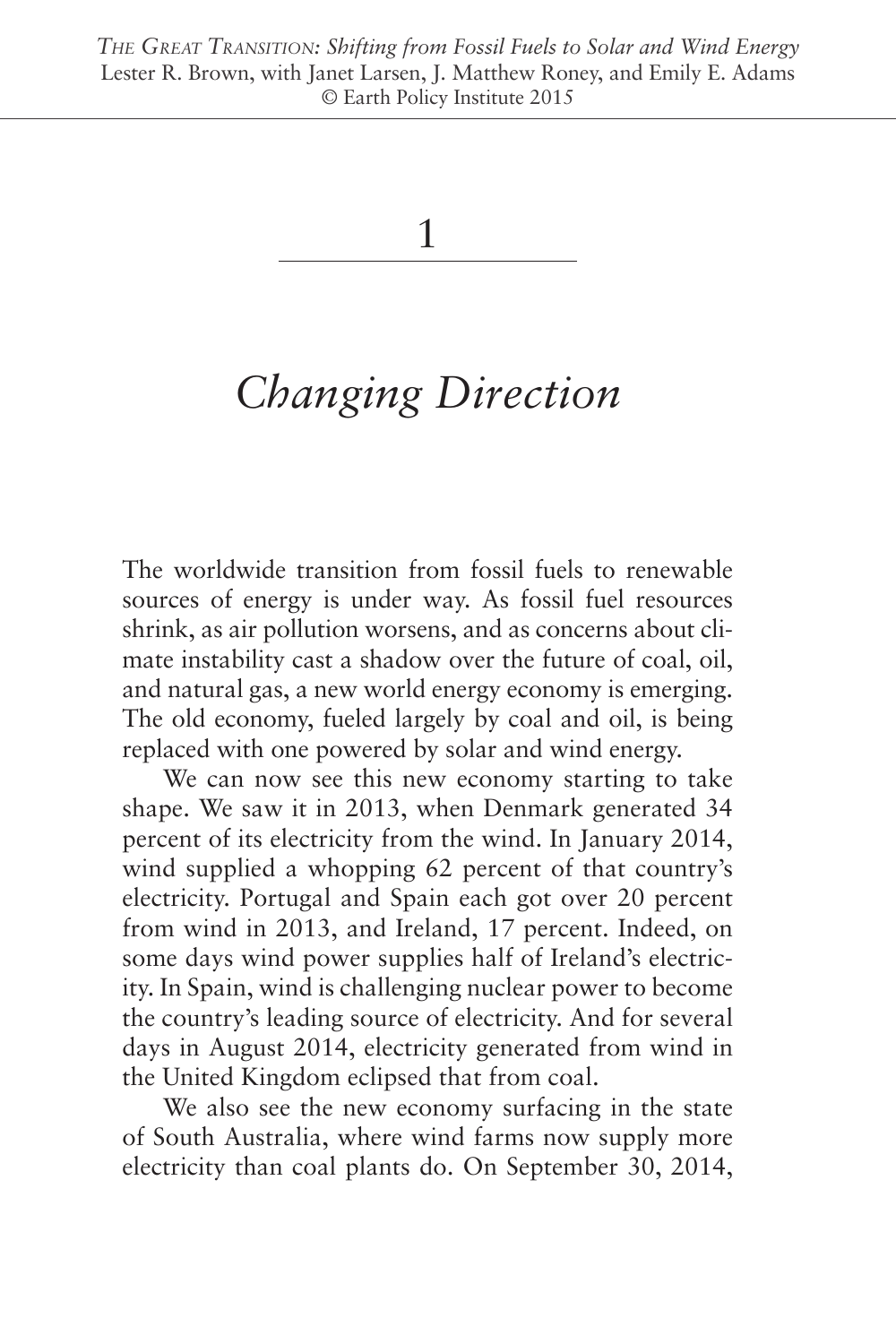power generation from the wind and the sun exceeded the state's electricity demand. In China, electricity from wind farms has surpassed that from nuclear power plants. And water for 170 million Chinese households is heated by rooftop solar water heaters.

In the United States, the start of the energy transition is on display in the hundreds of utility-scale solar power plants under development or construction in the Southwest. And Iowa and South Dakota are each generating at least 26 percent of their electricity from wind farms. The wind share in Iowa could reach half by 2018. Texas, which now gets nearly 10 percent of its electricity from wind power, is building huge wind farms and the long-distance transmission lines that will facilitate the sale of low-cost wind-generated power in Louisiana and Mississippi.

Solar and wind costs are falling fast, undercutting fossil fuels in a growing number of electricity markets. A July 2014 study by the Danish government projects that new wind farms coming online there in 2016 will supply electricity at half the cost of that from new coal and natural gas plants. In parts of Australia, which is experiencing a solar boom, the cost of producing electricity from the sun has fallen well below that from coal. In fact, a 2014 analysis citing government data reported that high electricity delivery costs mean that coal-fired power still could not compete with solar, even if the coal itself were free.

The energy transition is advancing rapidly in some unexpected places. Falling costs for solar and wind energy are opening the door for massive investments in Africa. Bloomberg New Energy Finance reported in August 2014 that there would be more renewable energy installations in Africa in 2014 than during the preceding 14 years. Wind and solar projects in Latin America are advancing even faster.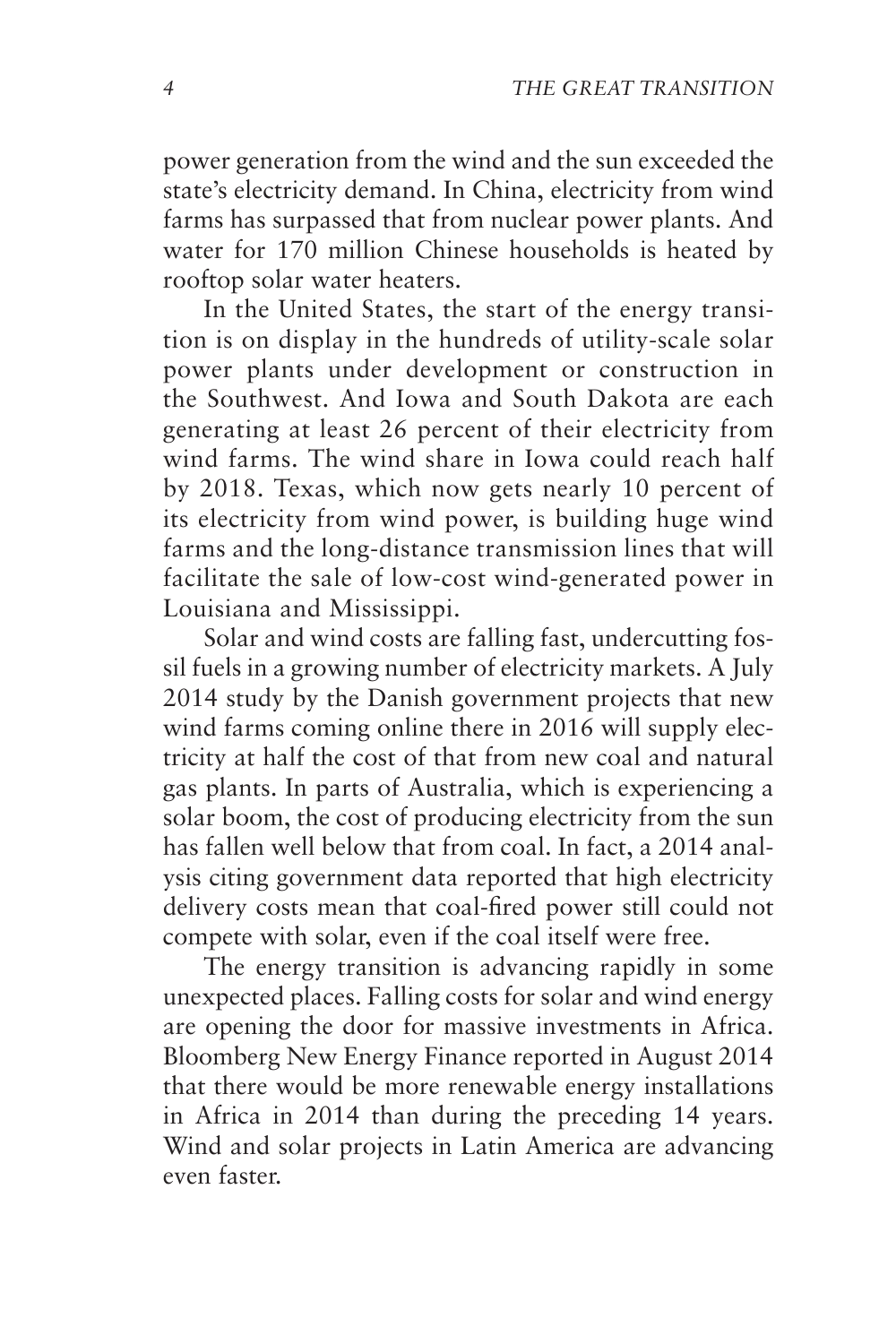Several concerns are driving the great transition from fossil fuels to renewables. One of these is climate change and its effect on our future. Another is the health impact of breathing air polluted by burning fossil fuels, as seen in the 3 million people who die each year because of outdoor air pollution. A third is the desire for local control over energy production and overall energy security.

In response to these broad-based public concerns, government policies—including emissions controls, renewable energy targets, and financial incentives—are encouraging the shift to renewables, principally solar and wind. And as the need for clean alternatives to coal and oil is becoming apparent, there is growing interest in solar and wind energy within the investment community. This includes not only investment banks but also several billionaires who are plowing vast sums of money into renewable energy. The influx of "smart money" into this relatively new segment of the energy economy suggests that much more investment will likely follow.

As scientists have been pointing out for decades, carbon dioxide  $(CO<sub>2</sub>)$  emissions from burning coal, oil, and natural gas are altering the climate. Increasing levels of CO<sub>2</sub> and other greenhouse gases in the atmosphere are raising the earth's temperature. The consequences include melting ice sheets and glaciers, rising sea level, worsened drought in some areas, more intense rainfall in others, and more-destructive storms. If the world continues to rely heavily on fossil fuels, the global average temperature could rise by nearly 11 degrees Fahrenheit (up to 6 degrees Celsius) by the year 2100. Melting ice and the thermal expansion of the oceans could raise sea level by some 6 feet during this century.

The stakes are high, and there is no need to look beyond food security to see why. A Stanford University study analyzed the historical relationship between temperature and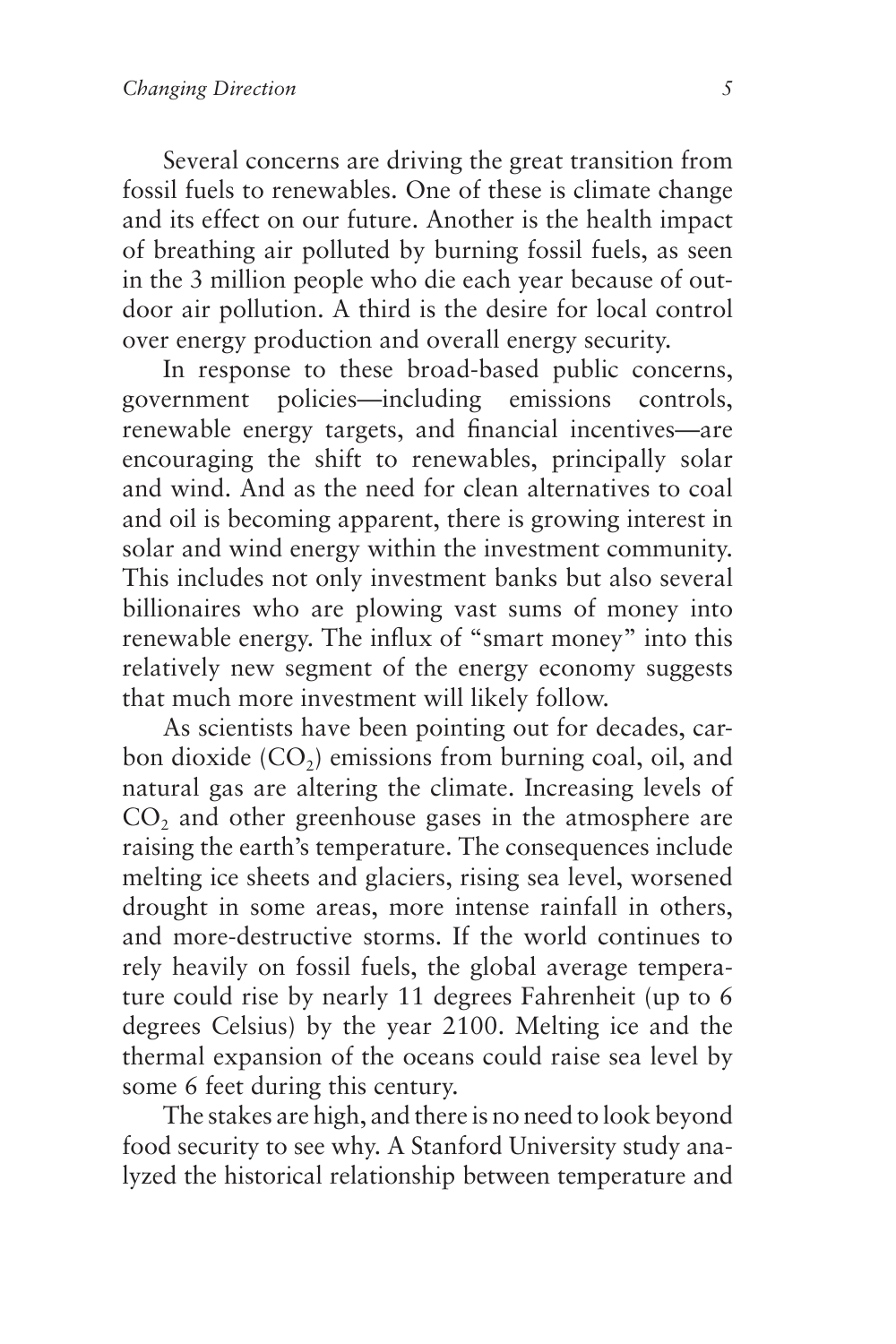corn yields from some 600 U.S. counties. It concluded that each 1 degree Celsius rise in temperature above the growing-season norm dropped yields 17 percent. Wheat and rice, the world's food staples, are similarly vulnerable to higher temperatures. Viewed against the projected 6 degree rise in temperature during this century, which would bring more crop-withering heat waves, shrinking harvests could drive food prices up to unprecedented levels, resulting in chaos in the world food economy.

The rise in sea level threatens to inundate Asia's highly productive rice-growing river deltas, including the vast Ganges Delta in India and Bangladesh and the Mekong Delta in Viet Nam. Because so much rice is grown in low-lying river deltas, this world food staple is uniquely vulnerable to the rising global temperature.

Beyond the rice fields of Asia, rising sea level also poses a serious threat to some of the world's most populous cities, including New York, Tokyo, London, Shanghai, and Mumbai. Residents in these cities will have to decide whether to "stay and fight"—by building dams, levees, and other protective structures—or move to higher ground. The costs to society of the combined effect of rising food prices and urban inundation could bring the world economy to its knees.

Time is everything. We cannot turn back the clock and prevent the earth's temperature from rising. That is already happening. But if we move to dramatically cut carbon emissions with a wartime sense of urgency, we may be able to slow the rise and prevent climate change from spiraling out of control. This means restructuring the world energy economy: saying farewell to fossil fuels, embracing efficiency, and quickly expanding the use of renewable forms of energy.

Encouragingly, the energy transition is progressing much faster than most people realize. And it will accel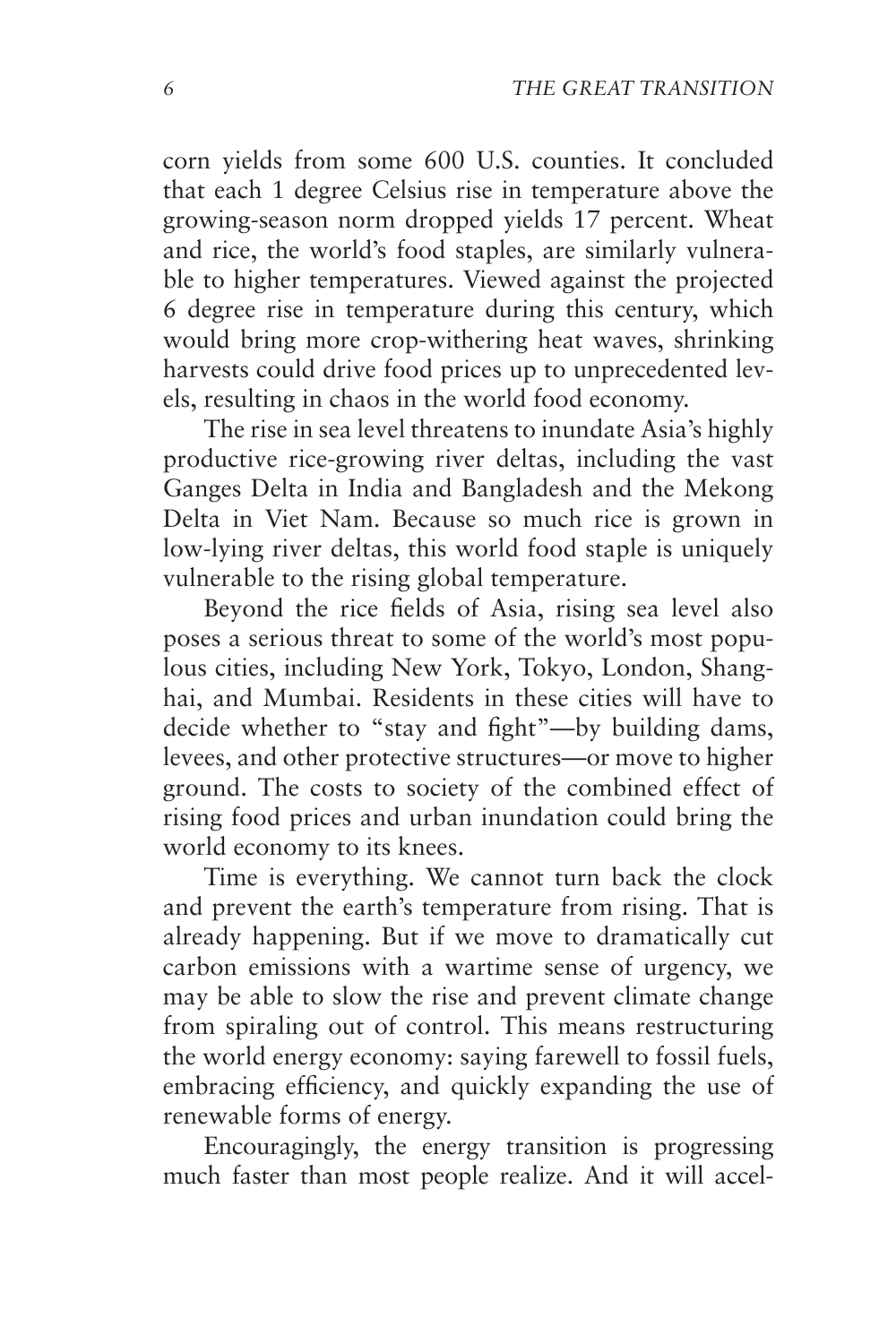erate. We are looking at the prospect of a half-century's worth of change within the next decade. Whereas the cost of energy from fossil fuels is largely commodity-dependent and will increase over time as the fuels become more scarce, producing power from the wind and the sun is largely technology-dependent, with costs falling as the science improves. Every country has its own supply of renewable energy. Both solar and wind energy are widely distributed and also inexhaustible. In contrast to coal and oil, the amount of solar and wind energy consumed today does not reduce the amount available tomorrow.

The worldwide use of solar cells to convert sunlight into electricity is expanding by over 50 percent a year. Early photovoltaic (PV) installations were typically small-scale—mostly on residential rooftops. Now, in addition to millions of rooftop installations, thousands of utility-scale solar projects are under development or construction.

At peak power, the solar systems installed worldwide by the start of 2014 could match the output of at least 100 nuclear reactors. As technology progresses and as PV system costs fall, the accelerating spread of rooftop installations—both residential and commercial—is reducing the market for utility-generated electricity in many communities. With their market shrinking, utilities are forced to adapt or raise prices. Yet higher prices encourage the installation of even more solar panels. Once under way, this cycle can reinforce itself, leading to what is commonly described as a "death spiral" for electric utilities.

This scenario has recently played out in Germany, where leading utilities including the giants RWE and E.ON found themselves at risk of bankruptcy, in part because rooftop solar installations were satisfying a growing share of residential needs and driving down wholesale power prices. Now these utilities are retooling their business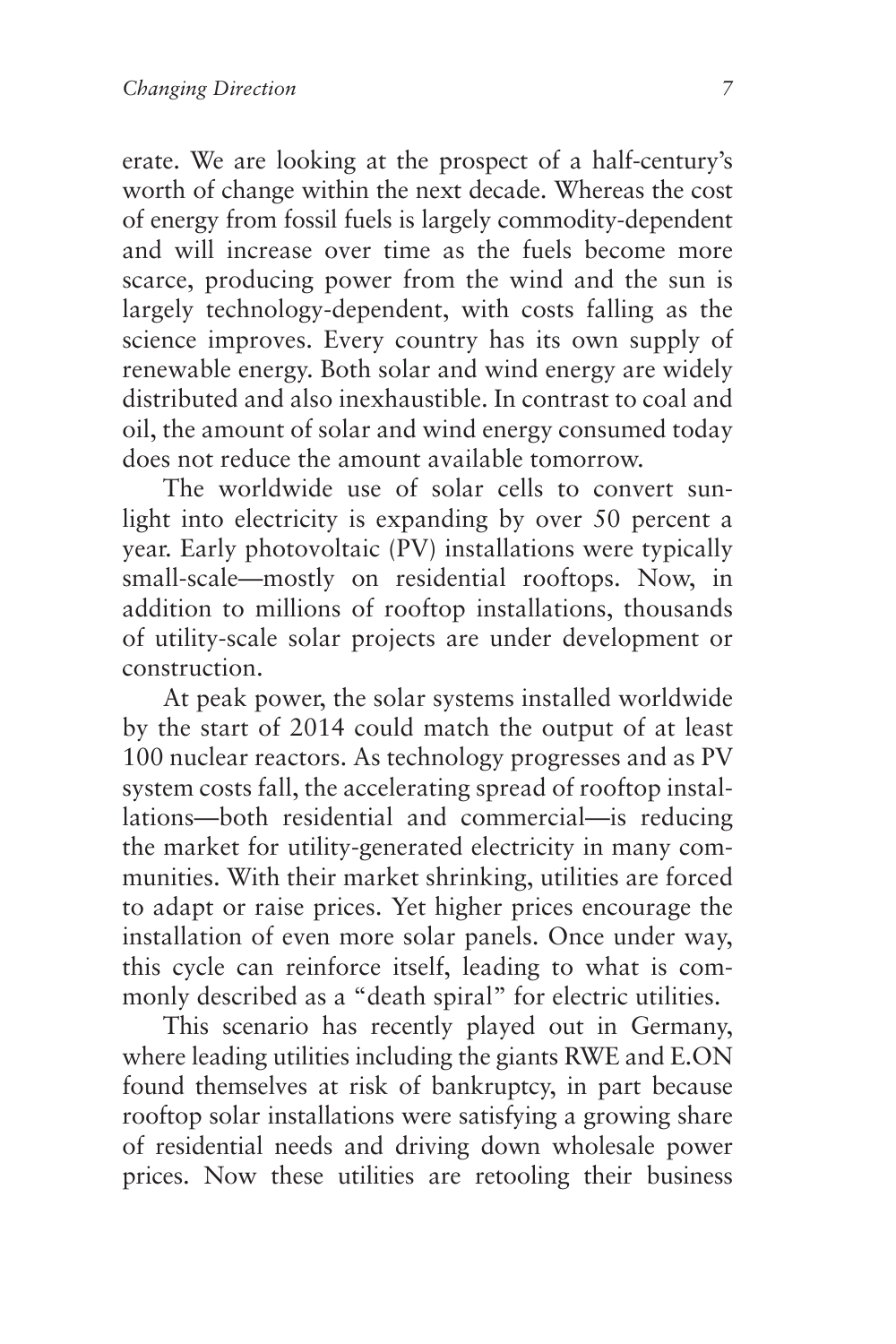models to better accommodate renewables in order to survive in the new energy landscape. A similar situation could unfold in the sun-rich U.S. Southwest, where the number of rooftop installations is growing exponentially.

With solar panel costs continuing to fall and with the number of installations multiplying, installing solar panels on residential rooftops in villages in developing countries is now often cheaper than building a central power plant and the grid to supply electricity. Just as cell phones took off in the developing world and bypassed reliance on the traditional network of landline telephones, rooftop solar generators are bypassing the electric grid.

Numerous other trends are signaling the fast-moving shift from fossil fuels to renewable sources of energy. The burning of coal, for example, is declining in many European countries. In the United States, the number two coal consumer after China, coal use dropped 18 percent from 2007 to 2013 as scores of coal-fired power plants closed.

Of the 500-plus U.S. coal plants that were generating electricity at the beginning of 2010, fully 180 have closed or are scheduled to do so, leaving 343 plants in operation. Among the reasons for this drop are local opposition to coal (often for health and environmental reasons), the adoption of stricter air quality regulations that raise the price of coal-fired power, the growing use of solar and wind energy, and the rapidly expanding availability of low-cost natural gas. A strong force in the U.S. anti-coal movement is the Sierra Club's Beyond Coal campaign. Its goal is to close all the coal plants in the country by 2030, replacing them with a combination of efficiency gains and clean energy.

 Thus far, an increased reliance on natural gas has helped the United States begin to wean itself from coal. The burgeoning use of horizontal drilling and hydraulic fracturing or "fracking" techniques to coax trapped oil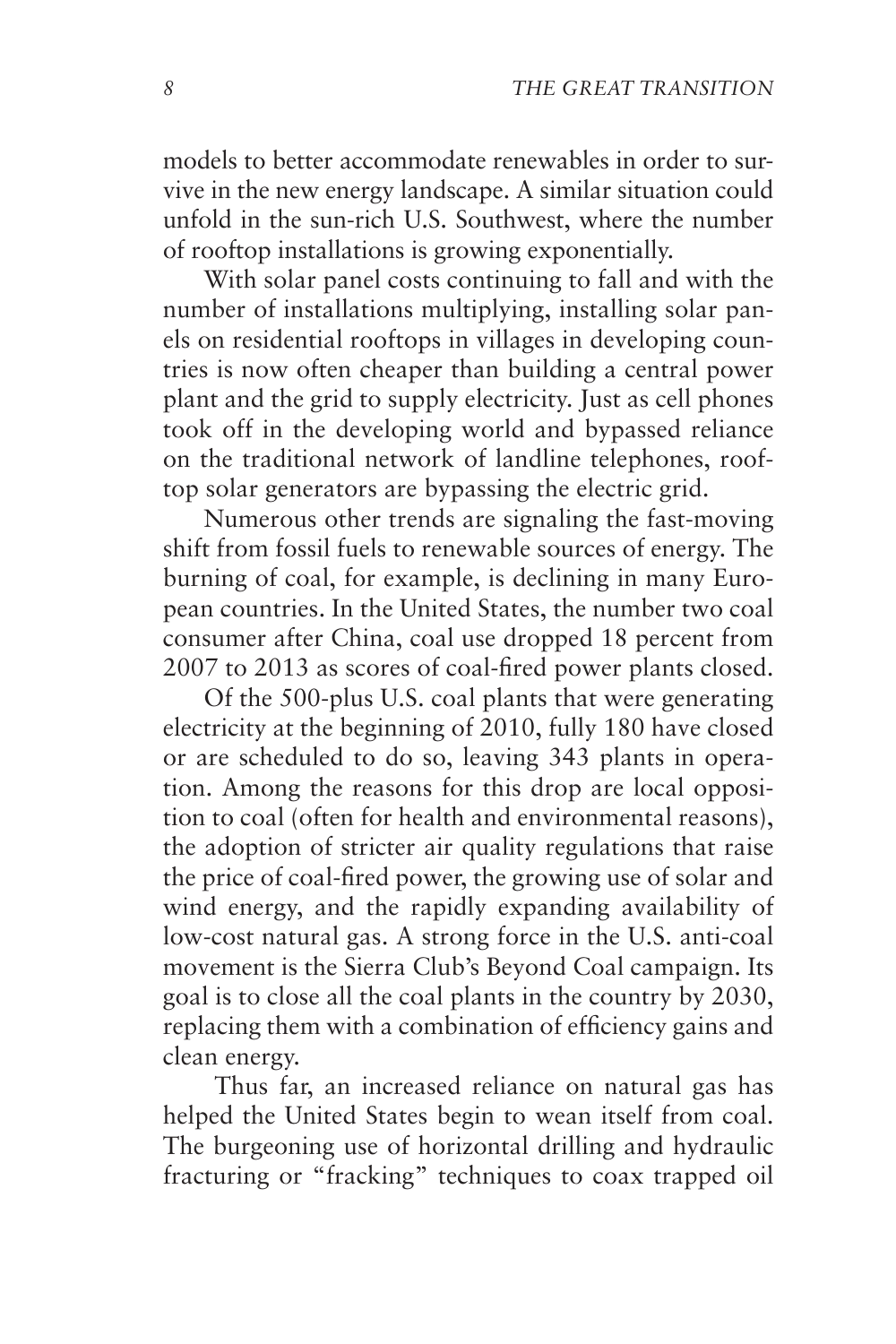and natural gas out of shale rock formations reversed a decline in U.S. natural gas production, boosting it 32 percent between 2006 and 2014. Yet while it has been touted as a "bridge fuel" to a clean energy economy, natural gas is losing its luster. In producing energy, burning natural gas emits only half as much  $CO<sub>2</sub>$  as coal. However, recent studies have found that in many cases natural gas can actually be worse for the climate because of the extensive leakage of methane—a much more potent greenhouse gas—from wells, pipelines, and tanks.

Ultimately, since gas reserves are limited and new wells are depleted so rapidly, it makes little sense for society to invest in expanding the gas infrastructure and then have to abandon it. This would simply become another dead-end street, a diversion from building a lasting energy economy. While natural gas and oil prices are volatile, dependent on an unpredictable supply from exhaustible reserves, there is no fuel cost for wind and solar installations. Zero.

When looking at the decline in coal burning in the United States and many other industrial countries, the question that inevitably arises is, But what about China, which uses more coal than all other countries combined? The good news is that coal use in China started to fall in 2014. "Peak coal" is nigh. Two deeply held concerns in Beijing will bolster China's nascent energy transition. One is the effect of coal burning on the health of the Chinese people and the resulting political unrest that it brings. The other is the scarcity of water, which is needed in large quantities to mine coal, to wash it, and to cool coal-fired power plants.

As for oil, the other major source of global  $CO<sub>2</sub>$  emissions, its use is fading in many industrial countries—including in the leading consumer, the United States. American oil consumption dropped 9 percent from 2005 to 2013. Part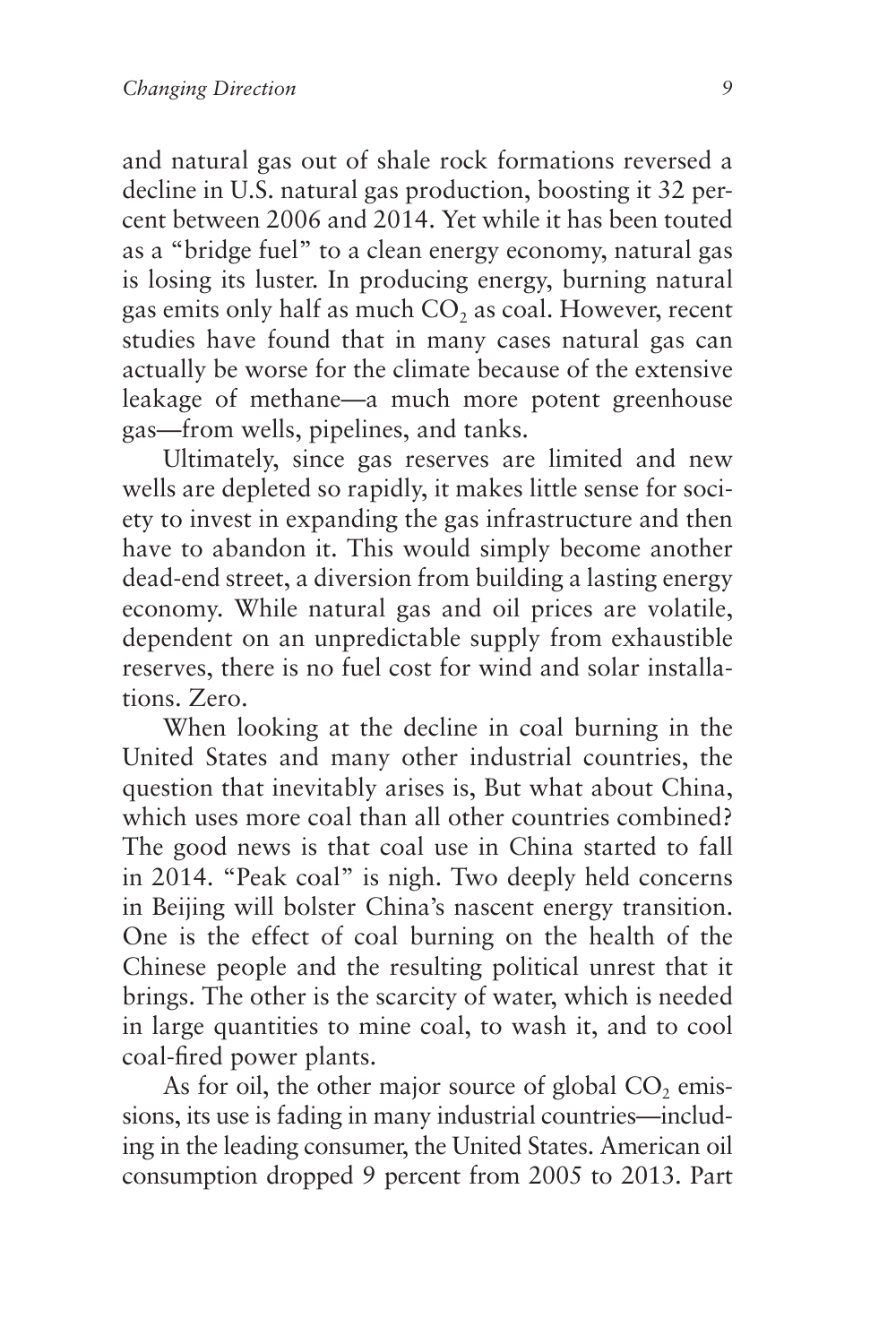of this is due to people driving less and part is due to the development of ever more fuel-efficient cars. Oil use can be reduced even further by increasing mass transit options and by electrifying the transport system and then powering it with solar- and wind-generated electricity. Plug-in hybrid and all-electric cars can run largely on carbon-free electricity. And since powering cars with wind-generated electricity costs roughly the equivalent of \$1-per-gallon gasoline, the market will help drive the transition to electric cars.

Oil companies are facing growth constraints on both the supply and the demand sides of the energy equation. Demand is weakening as vehicles become more efficient and as motorists look to alternatives to driving. Meanwhile, on the supply side, remaining oil reserves are less accessible than the large gushers found in decades past, making it more costly to bring new oil to market.

Among those losing out in the energy transition are the big independent oil and gas companies, including Chevron, ExxonMobil, and Shell—three of the giants in the field. These three firms combined spent a half-trillion dollars between 2009 and 2013 to expand oil and gas production, but even with this hefty investment, their production declined in 2013. Each company suffered a drop in profits that year.

The stock market has not been kind to Big Oil. While the Standard & Poor's (S&P) 500 Index rose 54 percent from the beginning of 2012 through the third quarter of 2014, shares of Chevron and ExxonMobil rose only 12 and 11 percent, respectively, and those of Shell rose just 4 percent.

The financial and logistical risks of expanding oil production are substantial. As conventional fields are depleted and the new finds are smaller or more dispersed, such as oil trapped deep beneath the ocean floor or in tar sands or shale, extracting and processing oil uses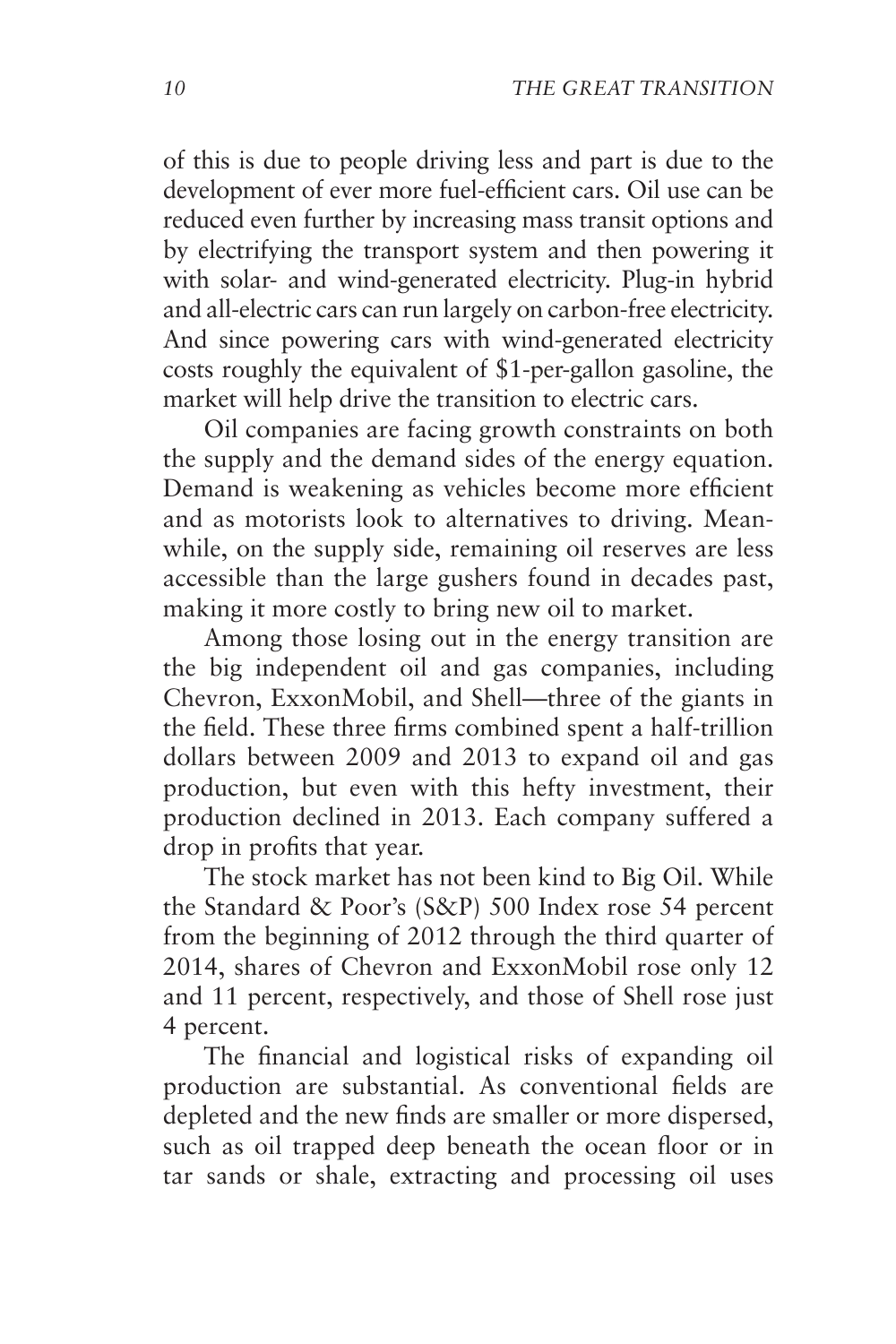more energy than ever before. Tapping it requires costly equipment and experienced engineers, who are becoming harder to find. In late 2013 and early 2014, Chevron, Shell, and ExxonMobil each announced cuts in capital spending. These firms may soon have to do something that large corporations are not accustomed to doing namely, start shrinking their operations.

Oil companies are faced with soaring production costs in many situations. After spending more than \$6 billion trying to develop oil resources off of Alaska without a drop of oil to show for its efforts, Shell announced in January 2014 that it was suspending efforts to drill there. Accompanying the announcement was the release of data showing that the company's profits for the fourth quarter of 2013 had fallen by 71 percent. Its new chief executive officer, Ben van Beurden, also announced that Shell was cutting its capital expenditures from \$46 billion in 2013 to \$37 billion for 2014, a reduction of 20 percent. Then in August 2014, Shell—seemingly determined to throw good money after bad—again submitted plans to the U.S. government to drill off the coast of Alaska.

Another prime example of escalating costs is the Kashagan field below the Caspian Sea, where a consortium that includes ExxonMobil, Shell, Total, and Eni is drilling for oil. Kashagan was found in 2000—the world's largest oil discovery in 30 years, though still a far cry from the giant deposits in the Middle East. It also has become the costliest. As difficult conditions have forced a series of delays, the cost of bringing oil to market has soared from the early estimate of \$10 billion to \$50 billion spent as of late 2014. The cost is likely to climb further, illustrating yet again that the low-hanging fruit in the oil sector has already been picked.

The oil industry is much more dependent on government handouts than is generally realized. In 2013, gov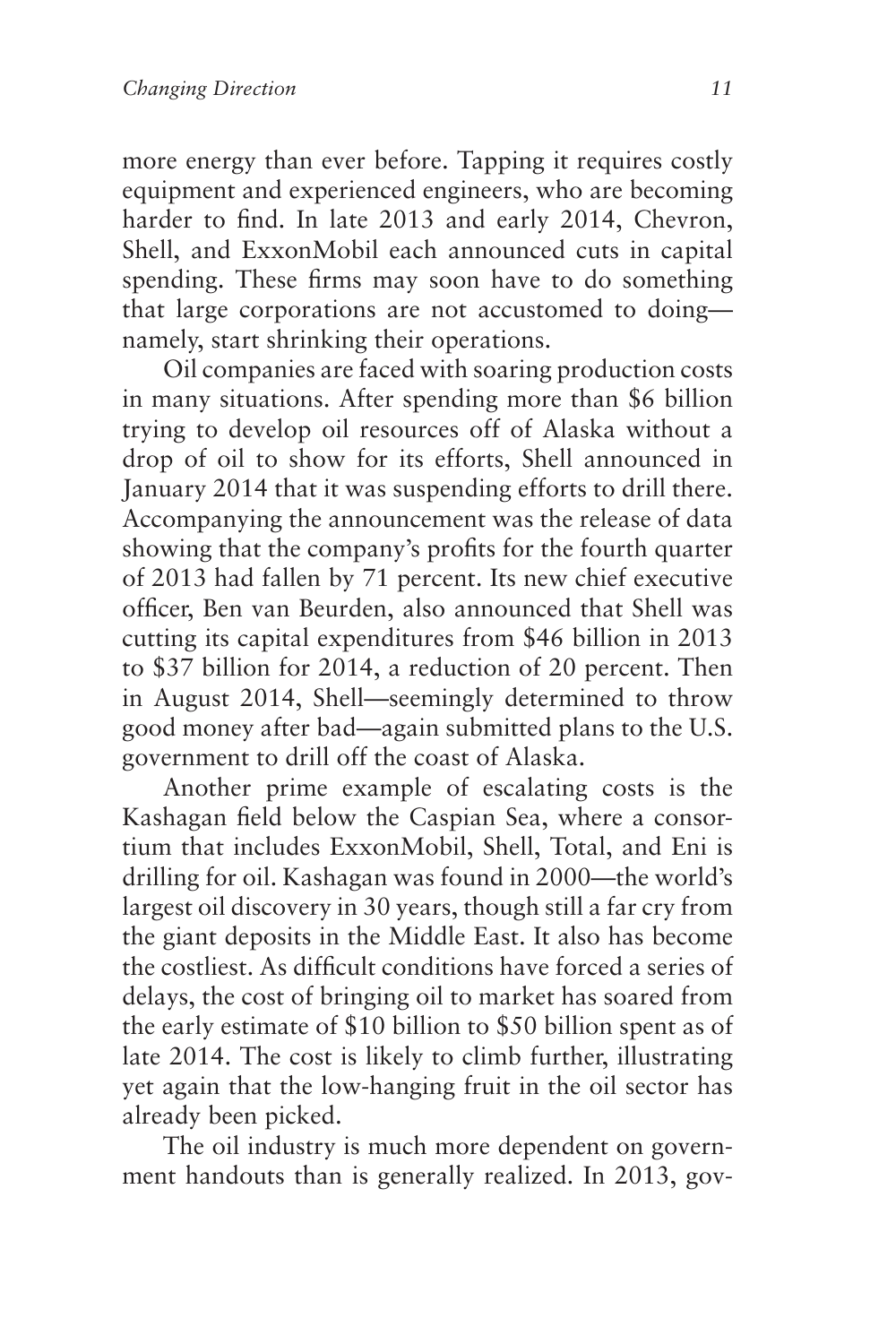ernments worldwide subsidized the fossil fuel industry with over \$600 billion, giving this aging industry over five times the \$120 billion that went to renewables. About half of the fossil fuel subsidies went to boost oil consumption. In effect, taxpayers' money is being used to subsidize climate change.

For the first time in their careers, oil company CEOs are being forced to lower their production goals and expectations simply because the earth has been carefully picked over during a century of intense international oil exploration and production. New oil finds are now barely sufficient to offset depletion. Failing to see the transition coming, CEOs are now behind the curve and without a game plan. They could have decided to broaden their portfolios and become energy companies, becoming part of the transition instead of being overrun by it.

Why did they adopt an ostrich-like head-in-the-sand approach by denying that an energy transition was under way? Indeed, companies like ExxonMobil and Shell have recently argued that the world will continue to remain heavily dependent on oil and that anyone who thinks otherwise is dreaming. Their solution to whatever problems that a restructuring of the energy economy poses for them has been to vociferously deny its existence while simultaneously using their financial and political muscle to fight it and maintain their relevance.

It now seems apparent that if the world takes climate change seriously, much of the oil still underground will never be used. As journalist Kieran Cooke wrote for the Climate News Network, "if any meaningful action is to be taken on climate change in the years ahead, the activities of the fossil fuel industry will have to be severely curtailed and the bulk of assets frozen, inevitably leading to a sharp decrease in corporate valuations—what some analysts refer to as a bursting of the 'carbon bubble.'"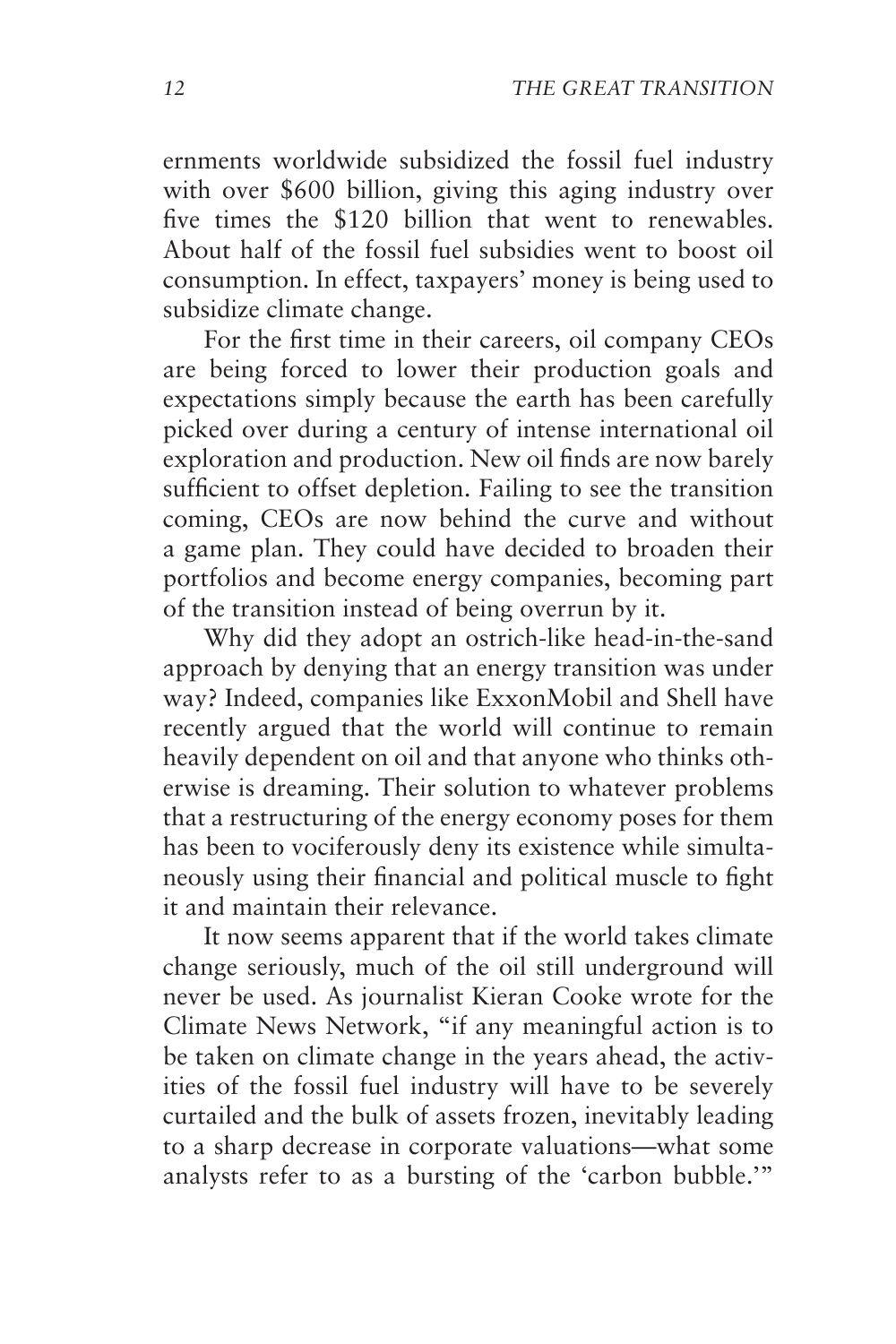Much of the remaining coal, oil, and natural gas will become what are called "stranded assets."

Public attention was drawn to the concept of stranded assets in the context of climate change by Carbon Tracker, a U.K.-based nonprofit, in a 2011 report entitled *Unburnable Carbon*. Drawing on research by the Potsdam Institute, the group observed that for the world to have a chance of constraining the global average rise in temperature to 2 degrees Celsius, as the international community has agreed to do, it will need to dramatically reduce fossil fuel use. According to the latest scientific estimates, to have decent odds of staying within that 2 degree Celsius limit, the world will need to limit the  $CO<sub>2</sub>$ emitted from the remaining underground fossil fuels in the first half of this century to 1,400 gigatons (1 gigaton equals 1 billion tons). And since we had already released 400 gigatons of  $CO$ , by 2013, only 1,000 gigatons can be released between 2013 and 2050.

The  $CO<sub>2</sub>$  embodied in the world's remaining proven fossil fuel reserves total 2,860 gigatons in the form of coal (roughly 65 percent), oil (22 percent), and natural gas (13 percent). If only 1,000 gigatons can be burned under the 2 degree warming scenario, that means 1,860 gigatons worth of carbon reserves, mostly in coal and oil, must be left in the ground. In this case, the reserves lose value and become stranded assets. This requires recalculation of the worth of energy companies that have included these assets in their valuations. Stockholders want to know what their energy stocks are worth.

Throughout history, economic transitions have left stranded assets in their wake. Think of the shift from whale oil to kerosene. Or from the horse and buggy to the automobile. This energy transition is no exception. It will leave behind a wealth of stranded assets. Coal companies are among the most obvious losers. As U.S. coal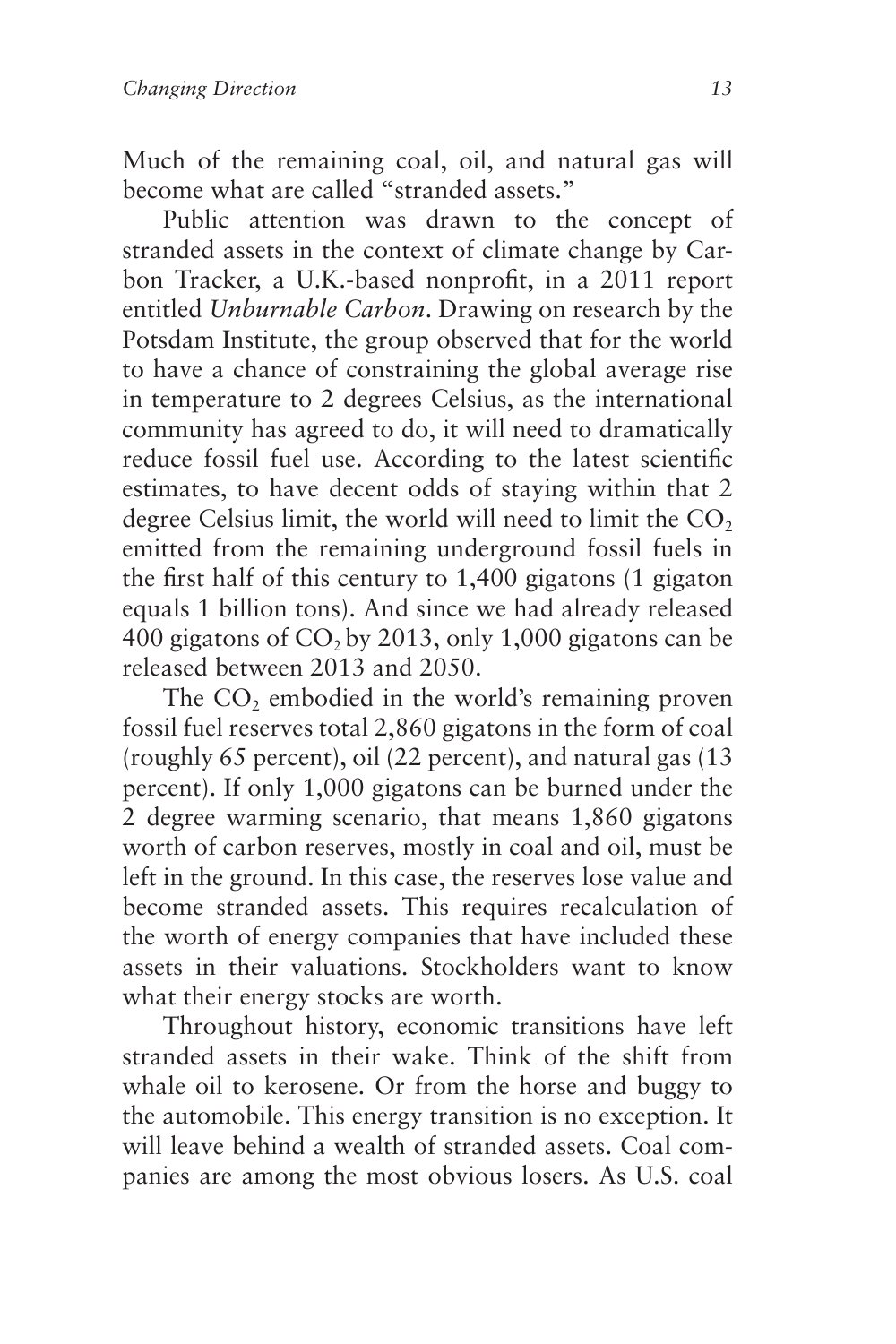consumption dropped from 1,023 million tons in 2007 to 839 million tons in 2013, scores of coal mines were idled and coal power plants were closed. In addition to unusable coal reserves, power plants, and mines, stranded assets related to the coal industry will include special railroads that once linked mines to the market as well as coal handling and storage facilities at rail depots and ports.

Coal is not alone. The giant French energy firm Total announced in May 2014 that it and its partners were putting on hold a tar sands mining operation in Alberta, Canada, one in which they had already invested \$11 billion. The cost of producing the oil was too high to warrant additional investment. This huge project could very well become a stranded asset.

Fossil fuels are not the only bastions of the old energy economy that are losing in the competition with low-cost renewables. World nuclear electricity generation, which was seen as the power source of the future a half-century ago, is declining as costs climb. Electricity from new nuclear power plants can cost twice as much as solar- and wind-generated electricity. Nuclear power will continue to fade into the past as aging plants, many too costly to maintain and operate, are closed.

The worldwide decline of nuclear electricity generation that began in 2006, then driven primarily by economics, is now also driven by fear of accidents. The 2011 Fukushima nuclear meltdown in Japan is helping to lower the curtain on the nuclear era. Immediately after Fukushima, German Chancellor Angela Merkel ordered seven of the country's oldest nuclear power plants to shut down. Two months later the government announced a complete nuclear phaseout by 2022. Germany plans to replace nuclear plants largely with wind- and solar-generated electricity. Other countries in Europe and elsewhere also reassessed their nuclear plans.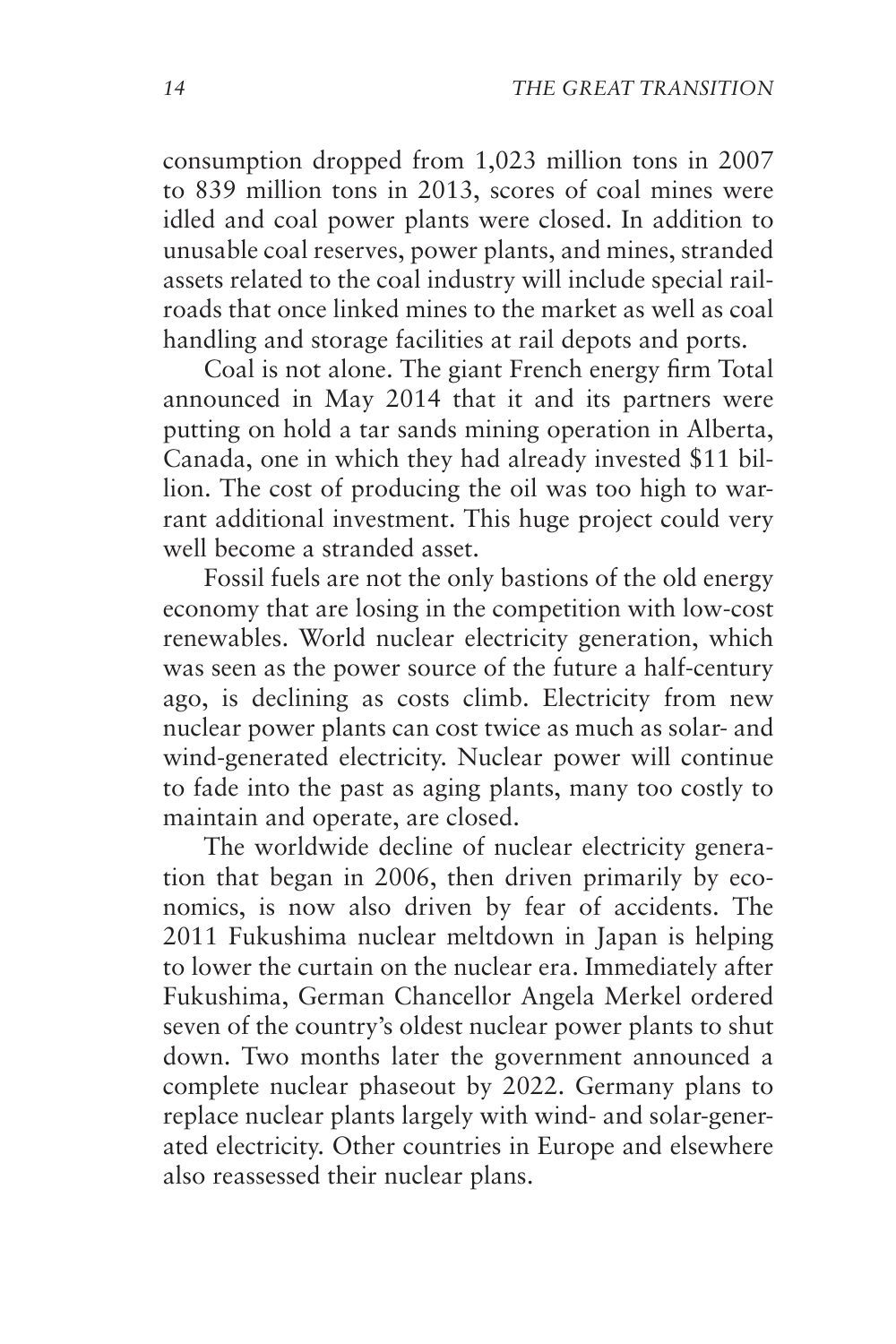The two countries most often cited as nuclear power successes are France, which gets 75 percent of its electricity from nuclear plants, and China, the leader in building new plants. But that story is about to change. While France is completing construction of its last nuclear plant, it is in the process of developing 25,000 megawatts of wind generating capacity, of which 8,300 megawatts were already online in 2013. It is aiming to drop its nuclear share of power to 50 percent by 2025. China, which has 16,000 megawatts of nuclear generating capacity, has developed a world-leading 91,000 megawatts of wind generating capacity. Wind is leaving nuclear power in the dust.

One reason for wind's explosive growth in China is that wind farms scale up to a size not seen with coalfired units or nuclear reactors. China is building several wind mega-complexes as part of its Wind Base program, each of which will have up to 6,800 megawatts of generating capacity. These projects are part of an effort to develop a path-breaking 200,000 megawatts of wind capacity by 2020.

While nuclear plants can take a decade to get up and running, wind farms typically go up within a year. (And a simple rooftop solar array can go up in one day.) In some parts of the world, wind is emerging as a leading component of the new energy economy. At the start of 2014, wind farms—now producing electricity in some 90 countries had a generating capacity of 318,000 megawatts. China and the United States are currently the world leaders, with Germany, Spain, and India rounding out the top five.

These are some of the countries where the transition is under way, countries where stranded assets will become highly visible. They include coal mines, uranium mines, oil fields, oil refineries, deep water drilling rigs, oil pipelines, and gasoline service stations. In 1994, there were nearly 203,000 gas stations in the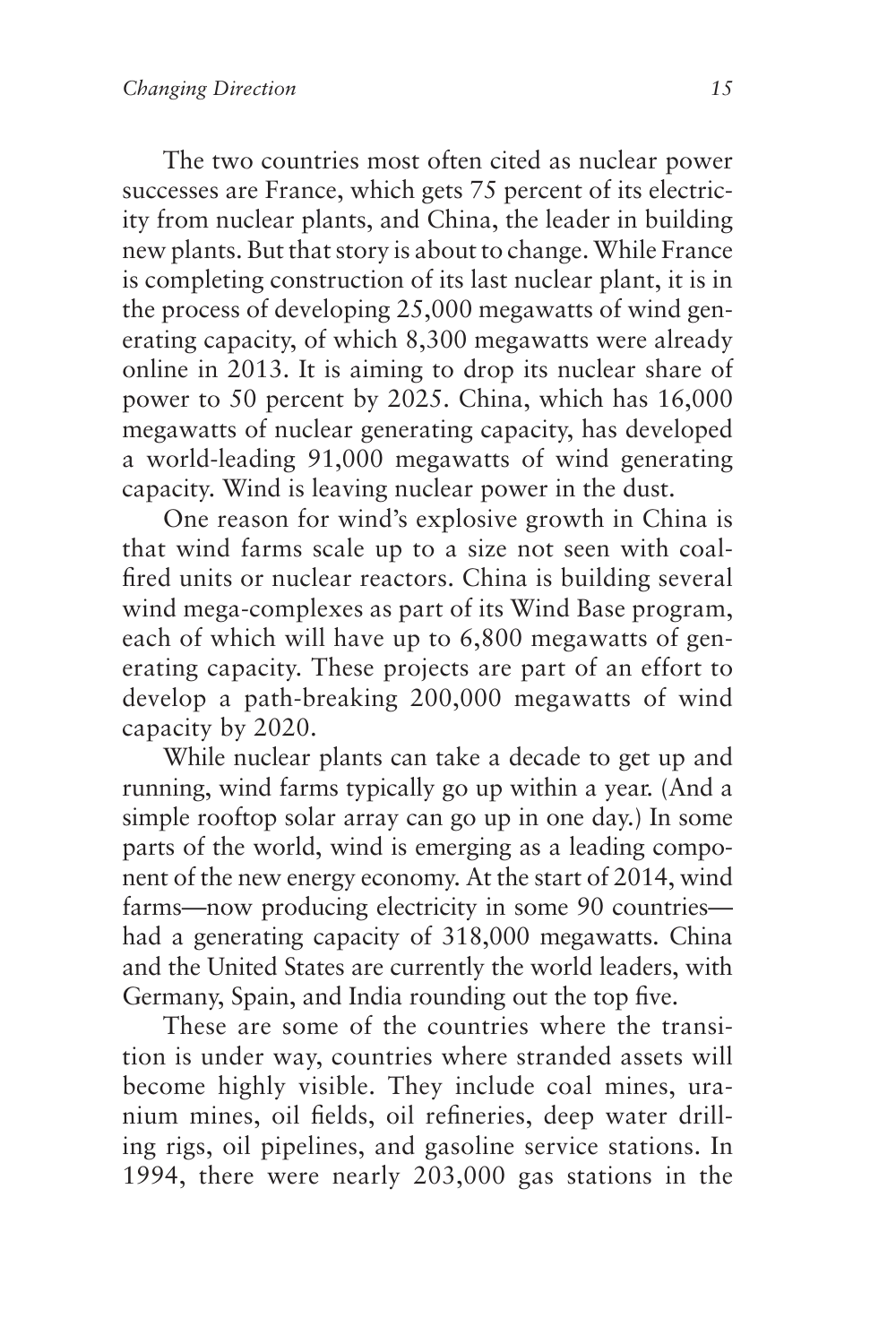United States, either free-standing or associated with convenience stores. As of 2013, fewer than 153,000 of these outlets remained, marking a decline of one fourth over the 19-year span. With electric or plug-in hybrid electric cars now starting to replace gasoline-powered cars, this shrinkage in the number of gas stations seems certain to continue.

One of the key questions is how fast plug-in hybrids and all-electric cars will take over the market. Chairman of the advisory board for Bloomberg New Energy Finance Michael Liebreich projected worldwide electric car sales would hit 300,000 in 2014. While this is less than 1 percent of total auto sales, he believes they are "in the process of passing through the credibility barrier." If so, the low fuel and overall operating costs of electric cars could drive their future sales steadily upward at the expense of gasoline-powered cars, further weakening the demand for oil.

Today the United States has more than 3,000 electric utilities, but a decade from now the electricity landscape will likely look very different. Some utilities will be forced to merge; others will be dismantled as rooftop panels take over more and more of the electricity market. Coal companies in the United States will become few and far between. Eventually, deep-water drilling firms will disappear simply because oil from beneath the ocean floor will be too costly to compete.

A combination of geological, economic, and social trends is speeding up the energy transition. One social movement aiming to accelerate it further is the fossil fuel divestment campaign. Student and community groups are pressuring university endowments and pension funds to restructure their investment portfolios to eliminate fossil fuel holdings. The idea is to publicly disavow support for climate-disrupting sources of energy. Stanford Univer-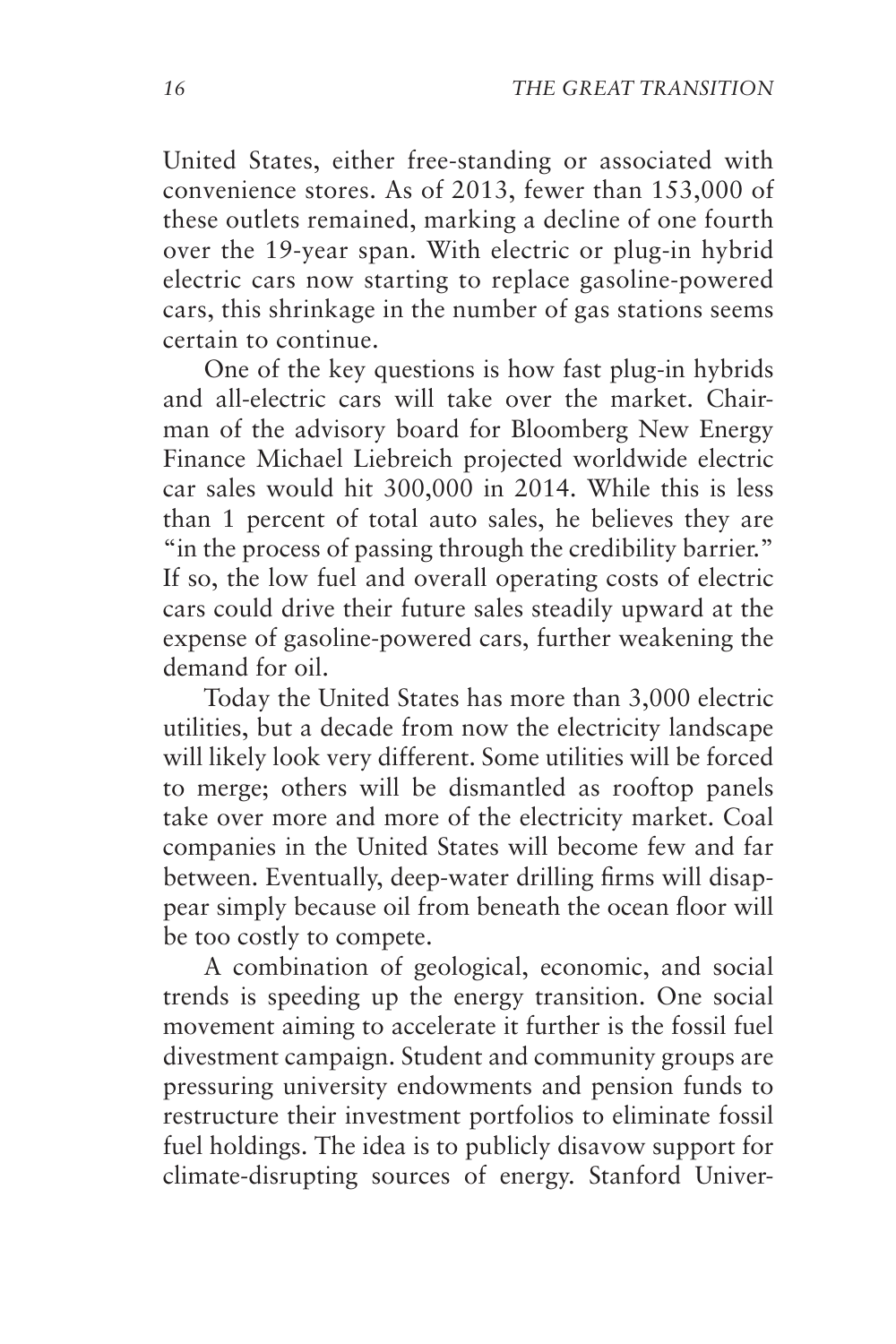sity was among the first schools with a large endowment to announce that it would get rid of all its coal industry stocks. The Rockefeller Brothers Fund, whose original resources ironically came from John D. Rockefeller, an early oil tycoon, announced in September 2014 that it was ditching all the fossil fuel stocks in its portfolio.

As more and more investors realize that investing in coal, oil, and natural gas companies is neither consistent with their philosophy nor economically promising, the current wave of divestment is likely to continue. The Smith School of Enterprise and the Environment at Oxford University looked at the potential "stigmatization" effect the divestment campaign could have on the images and reputations of corporations. At some point, the public resistance to coal and other fossil fuels could reach a point where anyone owning, managing, or lending to a coal company would risk damage to their public image and reputation.

The divestment movement is responding to the stark reality that climate change has begun. As each new extreme weather event reminds us, avoiding a major disruption to life as we know it depends on dramatically reducing carbon emissions to keep global warming in check. This requires a total restructuring of the global energy economy. It must be done quickly. Previous energy transitions—like that from wood to coal—took decades, but the bulk of this new energy transition must be condensed into the next 10 years. The shift from coal, oil, and natural gas to solar and wind energy will be the defining event of our era.

The bottom line is that solar and wind, which are abundant and increasingly cheap, will be the foundation of the new energy economy. During the fossil fuel era, investments were short term, yielding energy only until the oil wells went dry or the coal deposits were depleted.